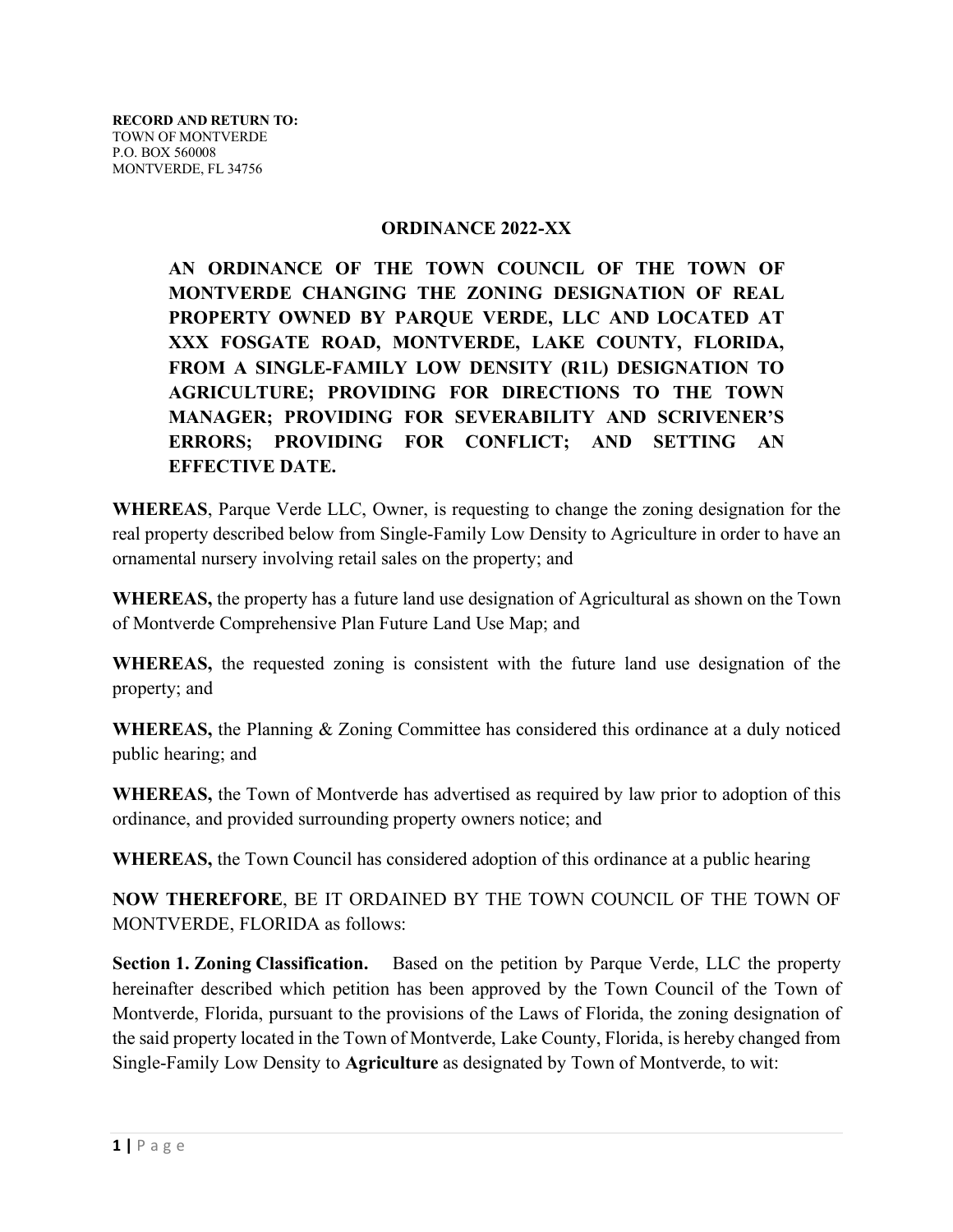Lake County Florida Property Appraiser Parcel Identification Number: 09-22-26-0201-017-00000

**Tracts 17, 18, 31 and 32 lying southeasterly of Fosgate Road, Map of Section 10, Township 22 S. Range 26 E. Lake County, Florida, as laid off by Lake Highland Company, according to the plat thereof as recorded in Plat Book 3, Page 51, Public Records of Lake County, Florida, Section 10, Township 22 South, Range 26 East (the "Property")**

The Property is depicted on **Exhibit A** attached hereto.

**Section 2. Consistent with Comprehensive Plan.** The zoning classification is consistent with the Comprehensive Plan of the Town of Montverde, Florida.

**Section 3. Official Zoning Map.** The town manager, or designee, is hereby directed to amend, alter, and implement the official zoning maps of the Town of Montverde, Florida, to include said designation consistent with this Ordinance.

**Section 4.** Severability. That if any provision or portion of this Ordinance is declared by any court of competent jurisdiction to be void, unconstitutional, or unenforceable, then all remaining provisions and portions of this Ordinance shall remain in full force and effect.

**Section 5. Scrivener's Errors.** Scrivener's errors in the legal description may be corrected without a public hearing or at public meeting, by re-recording the original ordinance or a certified copy of the ordinance and attaching the correct legal description.

**Section 6:** Conflict. That all ordinances or parts of ordinances in conflict herewith are hereby repealed.

**Section 7. Effective Date.** This ordinance shall be effective immediately upon adoption by the Town Council of the Town of Montverde.

**PASSED AND ORDAINED** in regular session of the Town Council of the Town of Montverde, Lake County, Florida, this \_\_\_\_\_\_\_ day of \_\_\_\_\_\_\_\_\_, 2022.

Joe Wynkoop, Mayor

\_\_\_\_\_\_\_\_\_\_\_\_\_\_\_\_\_\_\_\_\_\_\_\_

Attest:

Sandy Johnson, Town Clerk

 $\mathcal{L}_\text{max}$  , and the set of the set of the set of the set of the set of the set of the set of the set of the set of the set of the set of the set of the set of the set of the set of the set of the set of the set of the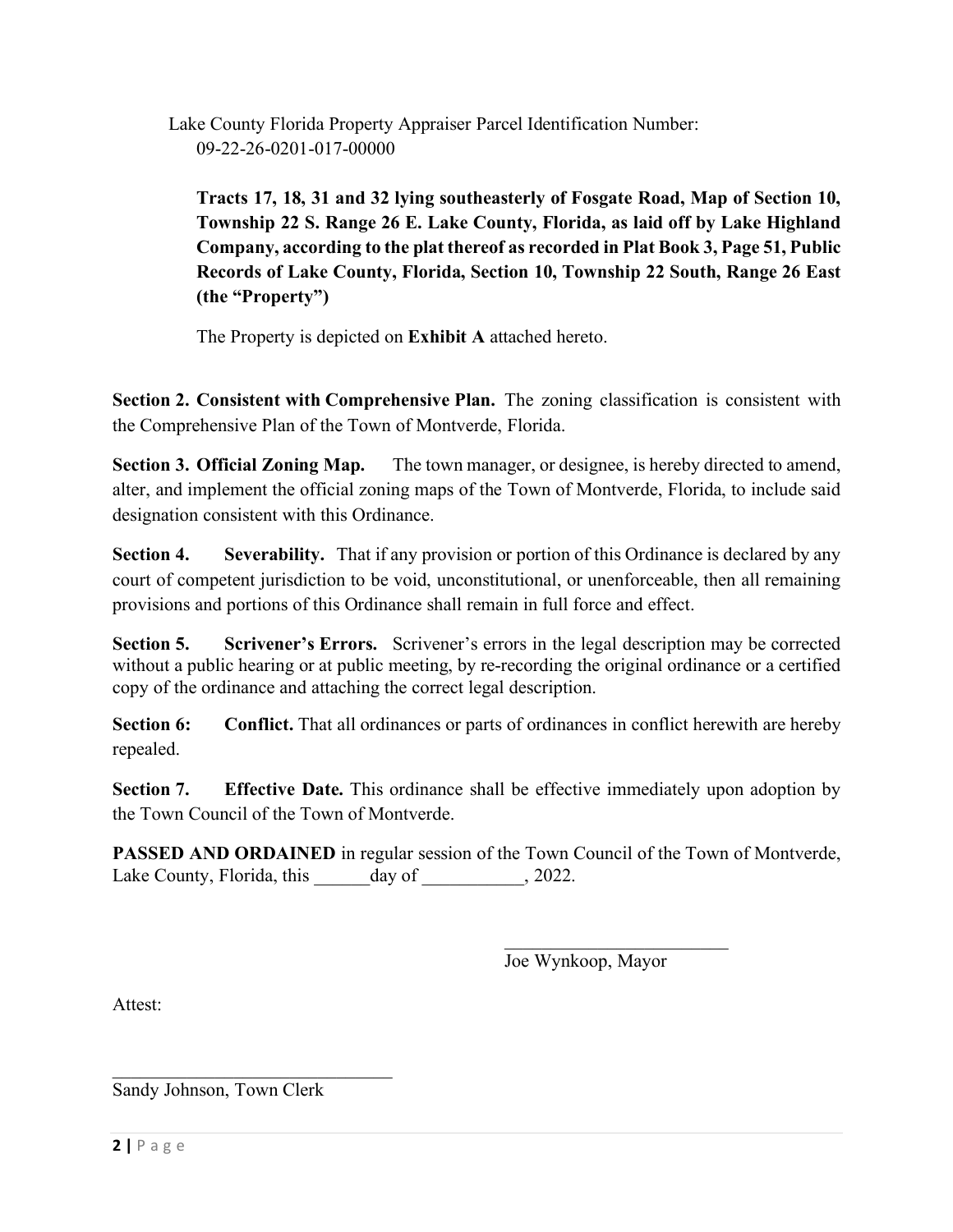Approved as to form and legality:

 $\mathcal{L}=\{1,2,3,4,5\}$ Anita Geraci-Carver, Town Attorney

First Reading \_\_\_\_\_\_\_\_\_\_\_\_\_\_\_\_\_\_ Second Reading \_\_\_\_\_\_\_\_\_\_\_\_\_\_\_\_

Council Member \_\_\_\_\_\_\_\_\_\_\_\_\_\_ moved the passage and adoption of the above and foregoing Ordinance. Motion was seconded by Council Member and upon roll call on the motion the vote was as follows:

|                              | YEA | NAY |
|------------------------------|-----|-----|
| Bill Bates, Council Member   |     |     |
| Allan Hartle, Council Member |     |     |
| Jim Ley, Vice Mayor          |     |     |
| Judy Smith, Council Member   |     |     |
| Joe Wynkoop, Mayor           |     |     |